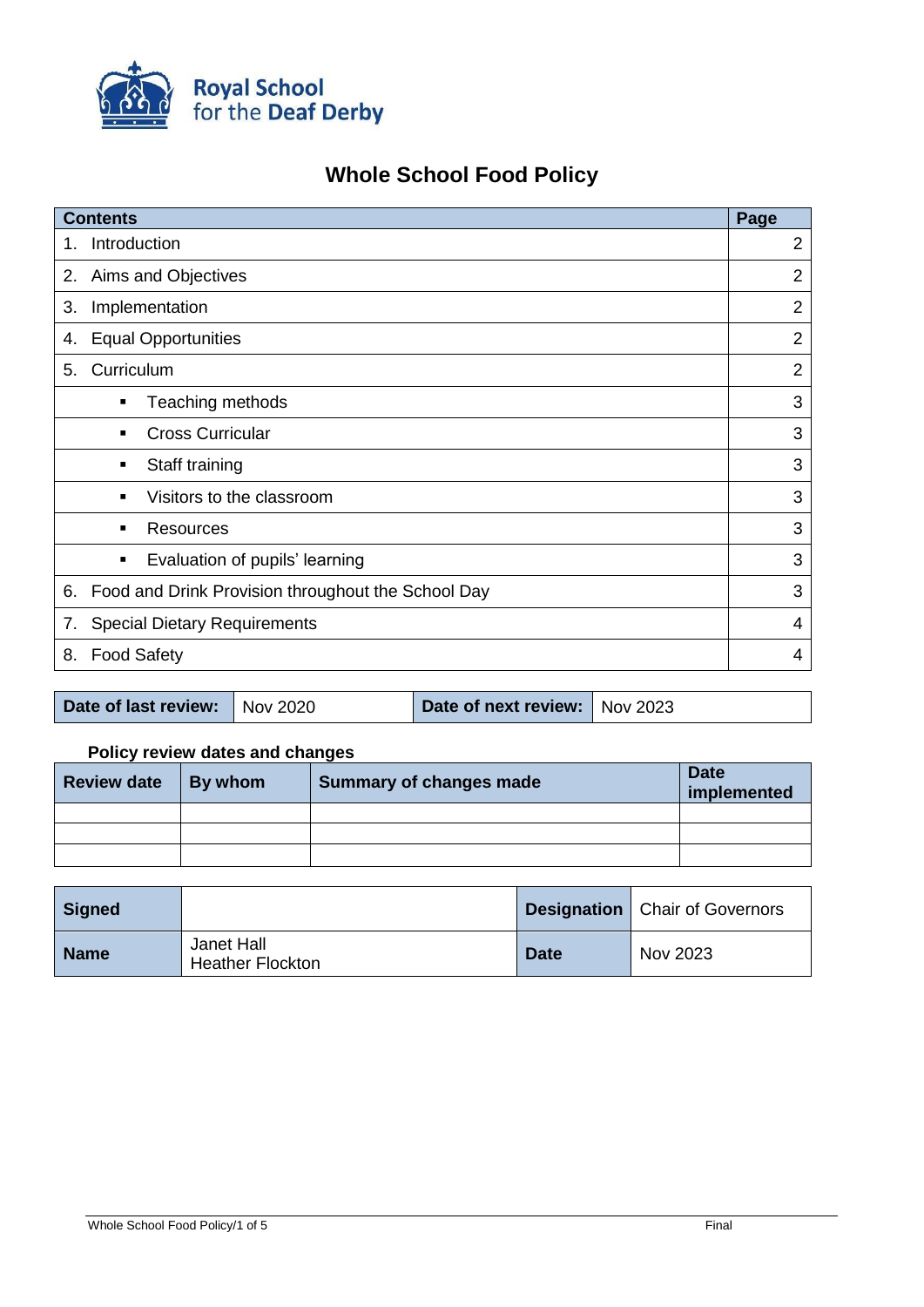

# **1. Introduction**

Royal School for the Deaf Derby is dedicated to providing an environment that promotes healthy eating and enables pupils to make informed choices about the food they eat. We are aware that a varied, balanced and nutritious diet protects health and promotes proper growth and development and believe that it is vital for a student's concentration and intellectual abilities. Feeding the body with the proper nutrients helps fuel the mind to be more receptive to learning new skills. Healthy Eating is encouraged throughout the school. RSDD has Healthy Schools Status and Fairtrade School Status. RSDD has been awarded the High Five Award by Derby City Council as one of the few establishments in the City that have achieved Five Star Hygiene rating for three years or more

The nutritional principles of this policy are based on the 'Eatwell Plate'

<http://www.nhs.uk/Livewell/Goodfood/Pages/eatwell-plate.aspx> and the School Food Standards <http://www.schoolfoodplan.com/standards/>

# **2. Aims and Objectives**

- To ensure that all aspects of food and nutrition in school promote the health and wellbeing of pupils, staff and visitors to our school
- To enable pupils to make healthy food choices through the provision of information and development of appropriate skills and attitudes
- To provide healthy food choices throughout the school day
- To ensure that the formal curriculum contains information relating to food and nutrition in different lesson areas that is consistent and up-to-date.
- To have food available for break time
- To ensure that all staff working with food have relevant Food and Hygiene Qualifications.

#### **3. Implementation**

- The School Nurse and Speech and Language Therapists, carry out and implement risk assessments for individual children with nutritional needs and eating disorders to ensure that all diets and allergies are catered for e.g. cultural, vegetarian, nut allergy, coeliac, diabetic, hyperactivity,
- The Housekeeper, Cook, Nurse, Residential Lead, Food Technology Teacher and Education Assistants and other staff identify pupils with unhealthy eating habits and put action plans and monitoring in place
- The Governor's Pupil Wellbeing and Attainment Committee, School Nurse, Food Technology Teacher and Housekeeper monitor this policy.

#### **4. Equal Opportunities**

- In healthy eating, as in all other areas of the curriculum we recognise the value of the individual and strive to provide equal access of opportunity for all.
- In addition special diets for physical needs and allergies are taken into consideration at all times.

## **5. Curriculum**

- Food and nutrition is taught at an appropriate level throughout each key stage. Cooking and nutrition was brought in as a compulsory part of the national curriculum from September 2014. Schemes of work at all key stages reflect the whole school approach to healthy eating and incorporate the DFE statutory guidelines [https://www.gov.uk/government/publications/national](https://www.gov.uk/government/publications/national-curriculum-in-england-design-and-technology-programmes-of-study/national-curriculum-in-england-design-and-technology-programmes-of-study)[curriculum-in-england-design-and-technology-programmes-of-study/national-curriculum-in](https://www.gov.uk/government/publications/national-curriculum-in-england-design-and-technology-programmes-of-study/national-curriculum-in-england-design-and-technology-programmes-of-study)[england-design-and-technology-programmes-of-study](https://www.gov.uk/government/publications/national-curriculum-in-england-design-and-technology-programmes-of-study/national-curriculum-in-england-design-and-technology-programmes-of-study)
- As part of their work with food, pupils are taught how to cook and apply the principles of nutrition and healthy eating. Learning how to cook is a crucial life skill that enables pupils to feed themselves and others affordably and well, now and in later life.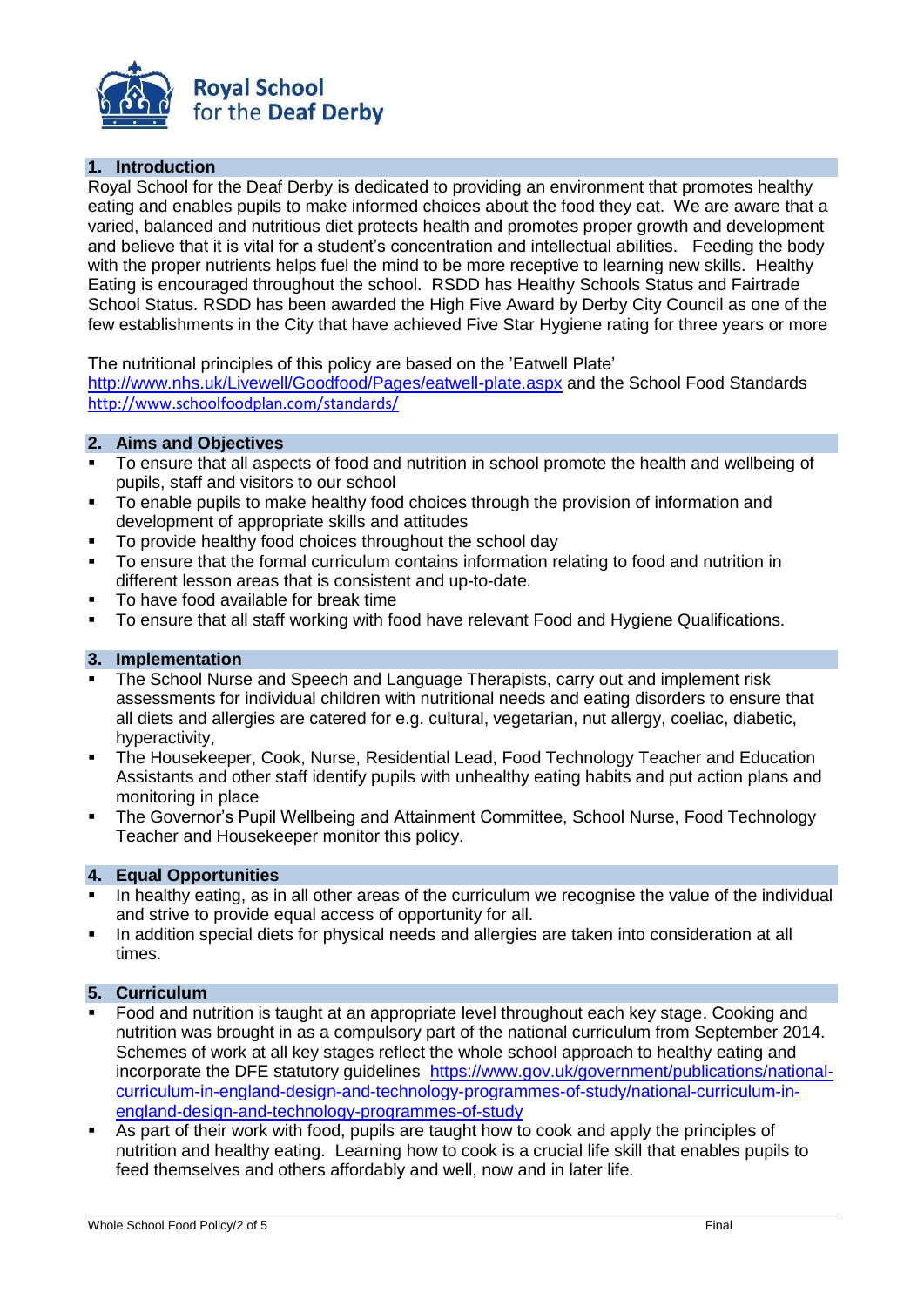

 All pupils are taught the basic principles of a healthy and varied diet, to prepare simple dishes and understand where food comes from. Older pupils are taught about seasonality and a range of cooking techniques.

# **Teaching methods**

- Effective teaching requires pupils to develop their understanding of healthy eating issues and appropriate skills and attitudes to assist them in making informed decisions. Teaching methods adopted in the classroom offer a rich variety of opportunities for participatory learning and include debating issues, group discussions and role-play.
- Pupils are taught largely through the use of focussed practical tasks and design/make activities, which are presented, at different levels appropriate to the pupils' needs/abilities in order to allow for differentiation. These allow pupils within the same year group to demonstrate different levels of attainment and aid progression most effectively.
- Extension work is available for those who would benefit from it.
- The pace of the lessons is adjusted to meet the perceived needs of the class group. This may involve breaking down demonstrations into short stages to limit recall skills needed.

## **Cross Curricular**

 The school recognises that food has a great potential for cross curricular work and is incorporated in teaching of a variety of subjects in addition to science and PSHE.

## **Staff training**

 School staff including teachers, education assistants and lunch time supervisors have a key role in influencing pupils' knowledge, skills and attitudes about food and healthy eating, so it is important that they are familiar with healthy eating guidelines.

## **Visitors to the classroom**

 This school values the contribution made by outside agencies, as well as the school nurse, in supporting class teachers. It is the responsibility of the school to ensure that the contributions made by visitors to the classroom reflect our own philosophy and approach to the subject. The status of visitors to the school is always checked ensuring that the content of the visitor's contribution is suitable for the ages of the pupils. The school's code of practice for visitors is adopted.

# **Resources**

- Resources used to deliver healthy eating are current and up to date and all staff are consistent in the resources used throughout the curriculum. These reflect the 'eatwell plate' where appropriate.
- Resources for the teaching of healthy eating in PSHE have been selected to complement the delivery of the curriculum in other subject areas. Samples from some of these resources are displayed in the Health Education teacher's folder and are clearly linked to the Medium Term Plan. Books are available for pupils in the library.

# **Evaluation of pupils' learning**

- Teachers are encouraged to use a range of strategies to evaluate the teaching and learning in healthy eating. These include:
	- Discussion of the suitability of resources and methodology at team meetings
	- Consultation with pupils through the School Council about existing programmes of study and special events
	- Pupil end of topic assessments within the Medium Term Plan or at the end of a special event about the suitability of the programme and resources
	- The formation of task groups or focus groups of pupils to look at existing provision and to make recommendations for the future.

# **6. Food and Drink Provision throughout the School Day**

- All menus are analysed using Relish the web based nutritional analysis system. Foods are entered into the system and a clear analysis is given. This includes special recipes for allergies.
- All children are encouraged to bring in ideas for new foods and recipes.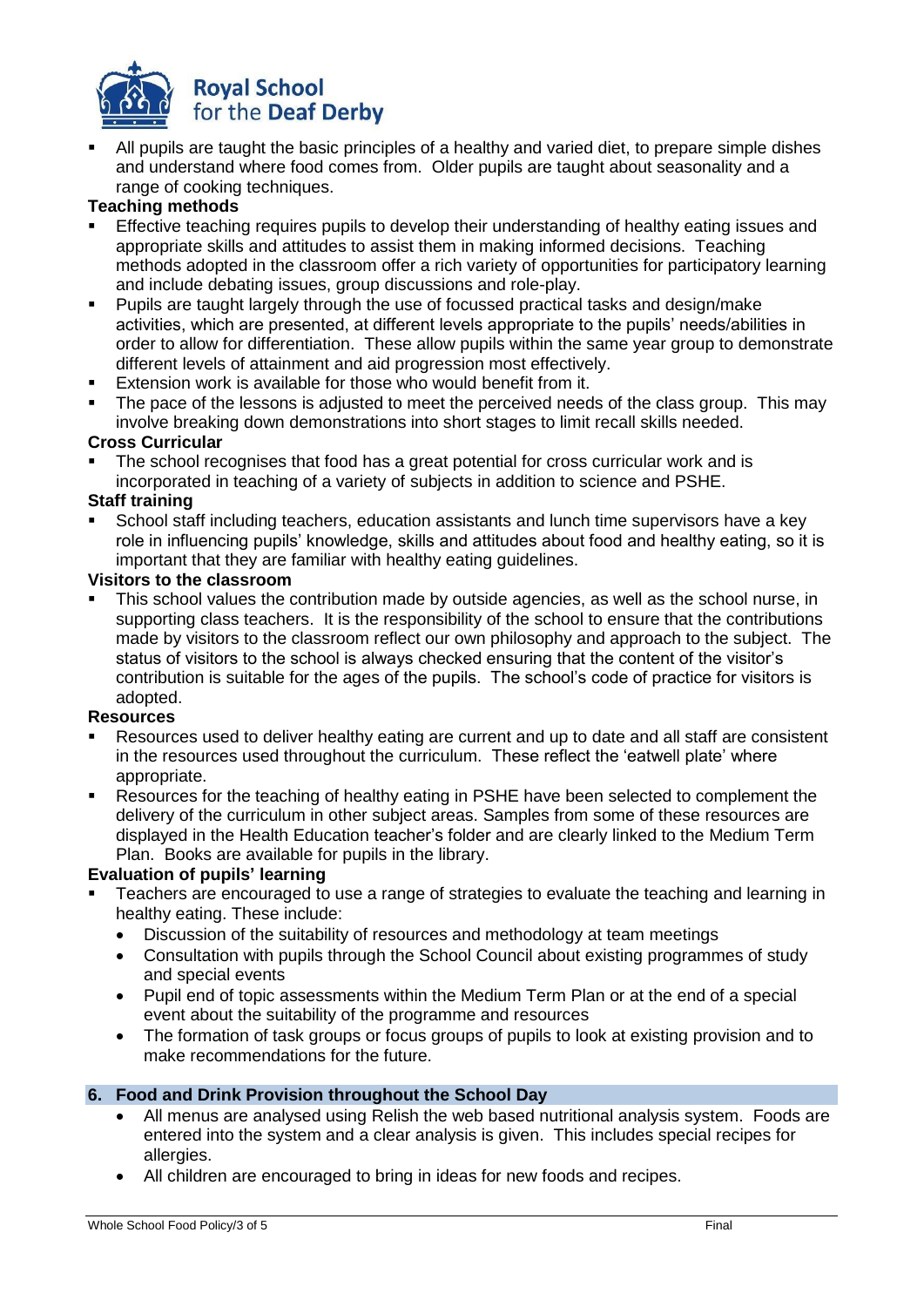

- Teachers, education assistants, parents / carers, caterers and the school nurse have a key role in influencing pupils' knowledge and skills of, and attitudes to, food, so it is important that they are familiar with healthy eating guidelines. To facilitate this menus are available on the school's web site and on school corridors.
- The menu cycle is in three week rotations.

# **Breakfast Club**

This has been set up from Sept 2020 supported by Greggs as a two year minimum commitment. The scheme is designed is designed to provide a simple, nutritious breakfast to children typically with over 40% free school meals.

Research into and practical experience of the effects of breakfast clubs has shown the following positive benefits:

- Improved attendance and punctuality
- **Improved behaviour**
- Children complete more tasks and behave better
- Concentration and achievement at schools
- **Longer-term benefits for memory and cognition**
- **Strengthening of school/parents relationship**
- Opportunity for children to meet and communicate with others in a social setting
- Help for parents to take on training or work

# **Break times**

- Primary Fruit
- Secondary Fruit is always available plus a selection of 100 calorie snacks
- Post 16 Independent but encouraged to eat healthily with fruit available.

# **Use of food as a reward**

 The school does not encourage the regular eating of sweets or other foods high in sugar or fat, especially as a reward for good behaviour or academic or other achievements. Other methods of positive reinforcement are used in school. These include tokens for games to play and books.

# **Drinking water**

- The National Nutritional Standards for Healthy School Lunches recommend that drinking water should be available to all pupils, everyday, and free of charge.
- The school agrees with this recommendation and provides a free supply of drinking water. This is through water bottles and water dispensers.

# **Residence.**

 Menus are given out each Monday, are discussed in the house meetings and planned with residential children.

# **Supper**

 Children and young people are given two choices at supper, one is a cooked meal and the other is more snack based for example, low fat spread on toast

# **Birthdays**

 Party food is available for children in residence who have birthdays. Individual houses discuss arrangements for this and houses link together. A birthday cake is always made for the young person.

# **Themed lunches and suppers**

 These meals link to themes for events and the curriculum for example, World Book Day, Fair trade, elections.

# **Packed lunches**

 Packed lunches prepared by the school caterers adhere to the National Nutritional Standards for Healthy School Lunches <https://www.gov.uk/school-meals-healthy-eating-standards>

# **7. Special Dietary Requirements**

- Religion. Every effort s made to cater for individual requests.
- Allergies. Individual Care Plans are created for pupils with food allergies. These document symptoms and adverse reactions, actions to be taken in an emergency, and emergency